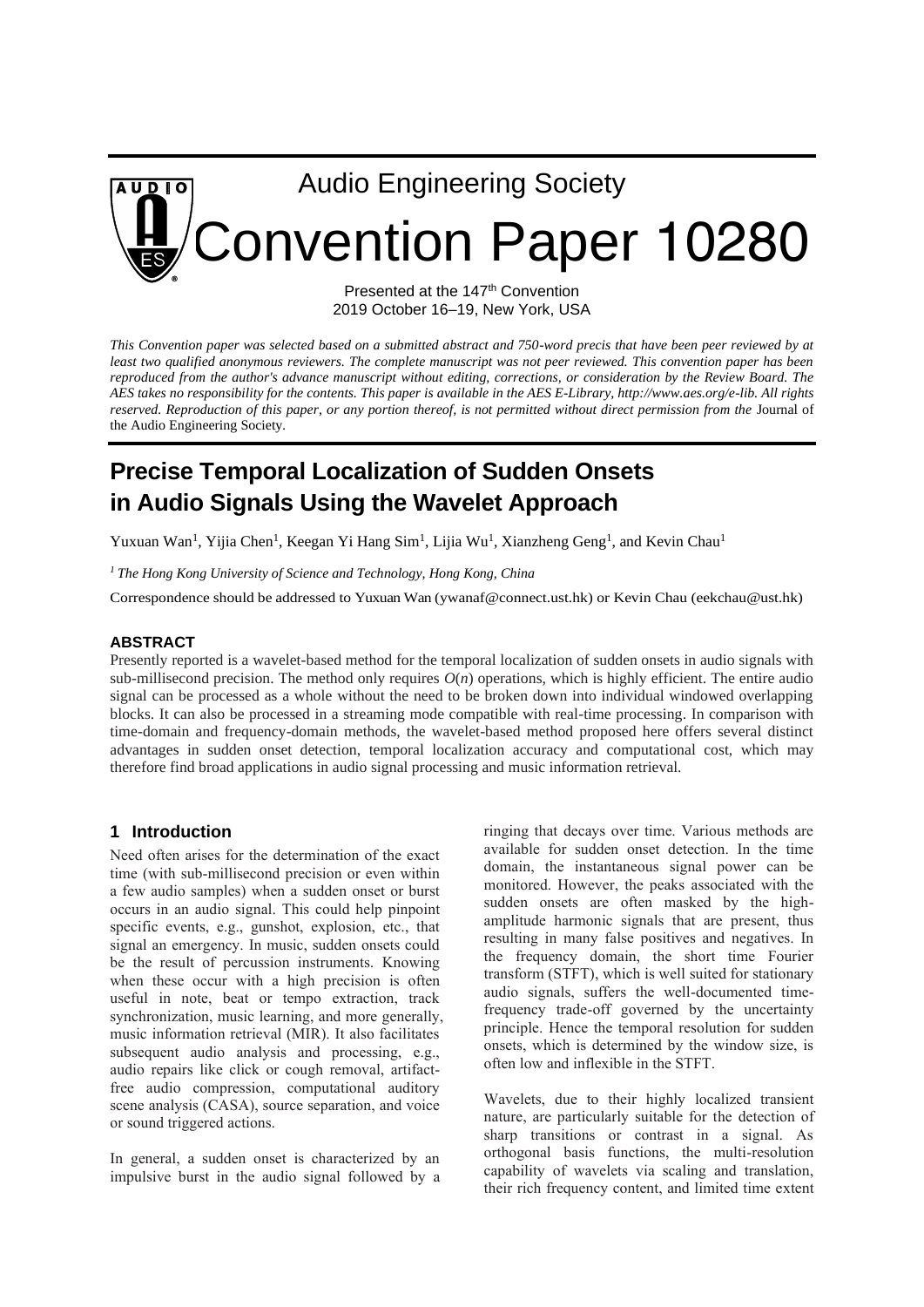all contribute to creating an often more accurate and compact representation of a non-stationary transient signal [1-3]. Given these unique advantages especially for edge detection, wavelets have already been widely employed in image processing, e.g., JPEG image and fingerprint compression [4-5]. In comparison, the usage of wavelets in audio signal processing is not yet as pervasive. Nonetheless, numerous applications have been proposed, e.g., in audio denoising, compression and fingerprinting [6- 8].

## **2 Principle of Operation**

Using orthogonal wavelets as basis, an audio signal can be broken down into, and hence represented by its constituent wavelets. In practice, rather than dealing directly with the wavelet functions, the decomposition is implemented as a filter bank operation [9]. In the discrete wavelet transform (DWT), filter coefficients are defined for a pair of low-pass and high-pass decomposition filters, two examples of which are shown in Fig. 1. The audio signal is split into two halves by these two filters, followed by ↓2 downsampling. The filtered and decimated low-pass and high-pass outputs are known as the approximation coefficients (cA) and detail coefficients (cD), respectively. The entire process of splitting and decimation can be applied to cA, cD, and their offspring successively using the same pair of filters, eventually generating a wavelet packet tree as shown in Fig. 2 [10]. Each level of decomposition offers a different perspective in time and scale/frequency. The net result is a multiresolution wavelet representation of the audio signal. It can be seen from Fig. 2 that the first level cA and cD offer the highest temporal resolution besides the original audio signal. By a proper choice of wavelet, it is possible that the first level decomposition can yield a set of cD coefficients that retains the relevant high frequency information associated with sudden onsets while rejecting the nonrelevant low frequency information. Since cD is a filtered output of the audio signal, the time information of the onset events is preserved except for the smearing caused by the filter length. More importantly, the filter bank implementation of the wavelet transform enables real-time processing, which is not readily achievable with the windowed overlapping blocks in the STFT.



Figure 1. Frequency responses of the decomposition filters of the (a) coif10 and (b) rbio3.9 wavelets.



Figure 2. Successive dyadic decomposition of the audio signal  $x(n)$  into a wavelet packet tree via lowpass (LP) and high-pass (HP) filtering followed by downsampling, achieving multi-resolution in time and scale/frequency with each additional level of decomposition.

#### **3 Implementation**

The proposed wavelet-based onset detection can be implemented in various ways. For batch mode processing, DWT can be applied to the entire audio file to extract the first-level cD. For real-time processing, the audio signal is convolved with the filter coefficients of the high-pass decomposition filter of the wavelet to yield an undecimated version of cD. It is crucial to select, e.g., empirically, a wavelet that produces the best result in singling out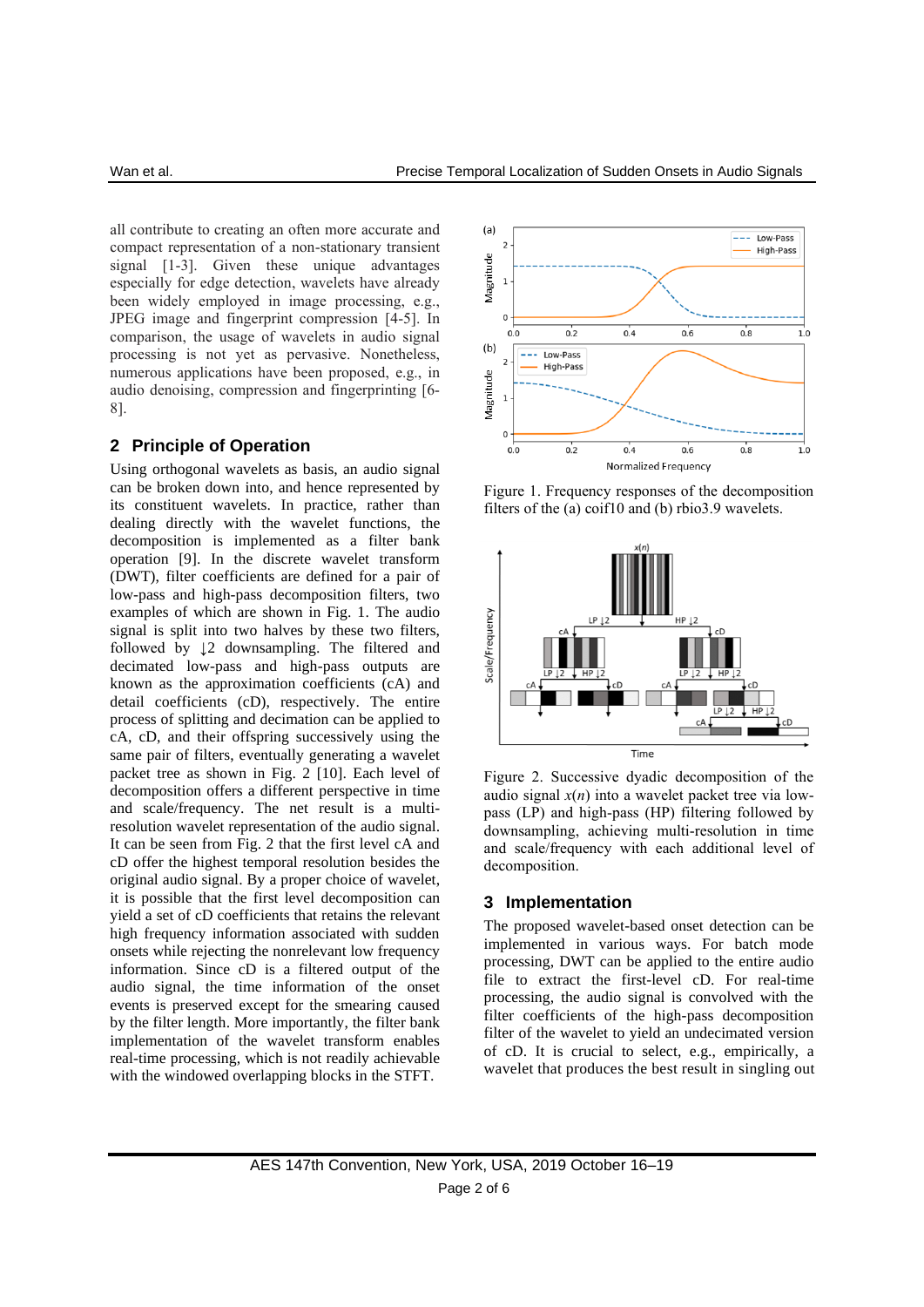

Figure 3. (a) Audio signal consisting of a castanet sequence mixed with horn. The insets show a magnified waveform of the castanets (left) and horn (right). (b) First level detail coefficients extracted with the discrete wavelet transform using the rbio3.9 wavelet. The detected castanet occurrences are marked by " $\times$ ".

the sudden onset information. If the first level cD fails to achieve that then higher levels of decomposition and the resulting cA and cD further down the wavelet packet tree should be considered. In any case, the implementation will take  $O(n)$ operations, where *n* is the length of the audio signal. Thresholding is finally applied to the cD or cA that best captures the onsets.

## **4 Results**

The proposed wavelet-based sudden onset detection method was evaluated on 4 audio data sets, the results of which are described below.

#### *(1) Castanets Mixed with Horn*

An audio mix of castanets and horn, each obtained from the SQAM recordings [11], is shown in Fig. 3a. The sounding of the castanets is characterized by a sharp impulse of a few ms, followed by a low-level ringing that lasts over 100 ms. This is in sharp contrast to the smooth and harmonic horn sound. Using the rbio3.9 wavelet, the first level cD shows an almost complete rejection of the horn as shown in Fig. 3b. Then by hard thresholding, each of the castanet occurrences was flagged repeatedly resulting in no false positives and negatives. The cD peak detection method demonstrates an improved signal-to-background ratio (SBR) of 50 dB over that in the original audio mix and a temporal localization of the castanet onsets to within 10 audio samples (0.2 ms).

#### *(2) Rock Music*

The onset detection method was used as a beat finder on "One" by Metallica ― a heavy metal rock song with strong percussion [12], an excerpt of which is shown in Fig. 4. The excerpt starts with regular beats that give way to 3 sets of rapid machine gun like sounds toward the end. In the audio waveform, the percussion is embedded in the electric guitar (Fig. 4a). However, both the fast and slow beats are nicely unveiled in the first level cD obtained with the coif10 wavelet (Fig. 4b). An accurate determination of the beat type and onset time is therefore possible by setting an appropriate threshold along with cluster analysis.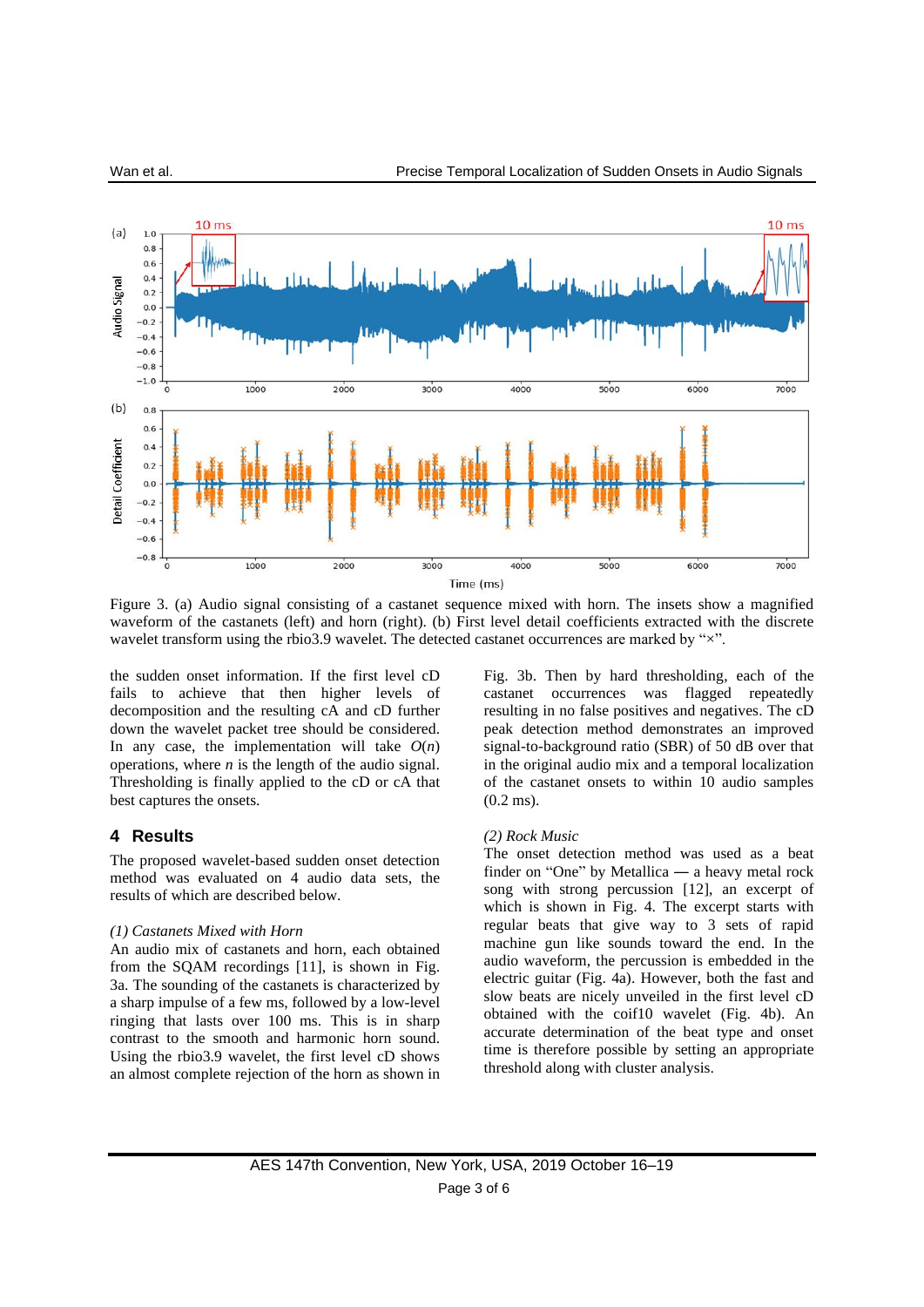

Figure 4. (a) An excerpt of the heavy metal rock song "One" by Metallica. (b) First level detail coefficients extracted with the discrete wavelet transform using the coif10 wavelet. The detected beats are marked by "×".

#### *(3) Gunshot in a Party*

An audio mix of party conversation, gunshot, and subsequent screaming using sound samples from Freesound [13] is shown in Fig. 5. The party conversation and screaming are almost completely rejected in the first level cD using the db4 wavelet, leaving just the gunshot for detection. The method should be equally applicable to a close-by explosion. In either case, the threshold should be set high enough to discriminate against non-emergency events like heavy door slamming or television drama.

#### *(4) Honking, Tire Skidding and Collision*

The final example is an audio mix of honking, tire skidding followed by the collision of an automobile using sound samples from Freesound [14]. As shown in Fig. 6, the wavelet-based method is not able to achieve a clean separation between the honking and tire skidding. Other detection methods, e.g., on the characteristic pitch, perhaps should be considered. For the collision part, the second level cD appears to offer a better detection than first level cD by using the coif10 wavelet.



Figure 5. (a) Audio mix of a gunshot in a party. (b) First level detail coefficients extracted with the discrete wavelet transform using the db4 wavelet. The detected gunshot is marked by " $\times$ ".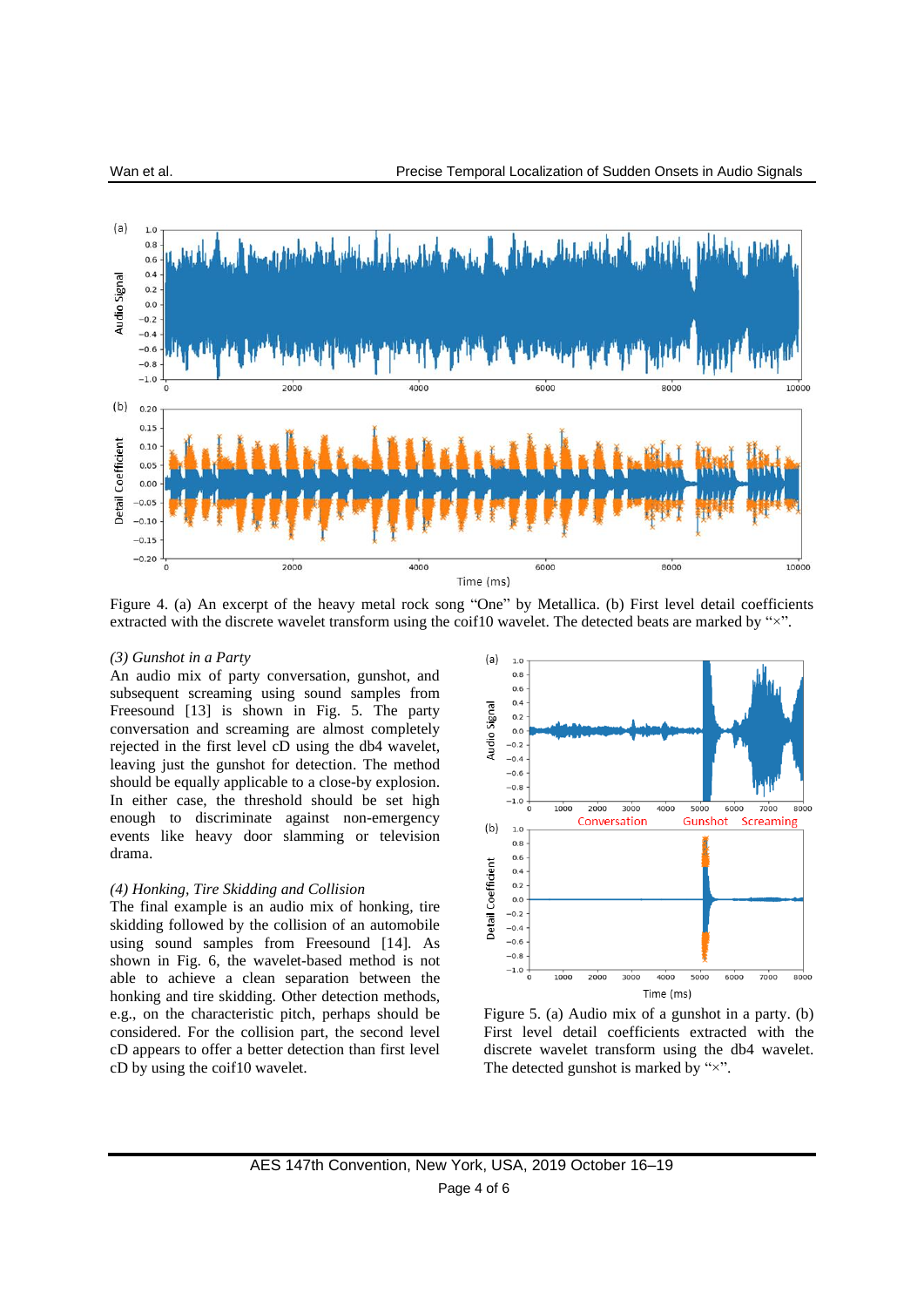

Figure 6. (a) Audio mix of honking, tire skidding and the collision of an automobile. (b) Second level detail coefficients extracted with the discrete wavelet transform using the coif10 wavelet. The detected collision peaks are marked by "×".

## **5 Discussion**

The proposed wavelet-based sudden onset detection method was evaluated with two musical and two non-musical examples. A clean separation of the sudden onsets from the background audio was obtained in 3 out of the 4 examples. The best result is achieved when the onsets to be detected are much more abrupt than the background audio. The choice of wavelet is critical as different wavelets can produce drastically different results. The task of finding the right wavelet, performed empirically in this work, is a current topic for research [15-16]. If successful, this should yield a compact wavelet representation and a good separation, and the overall sudden onset detection and temporal localization should surpass that from standard filtering without using wavelets. The separated onset events can be extracted from one of the filtered outputs (cA or cD) in the multi-resolution wavelet packet tree, and a reconstruction of the portion of the audio signal based on the chosen cA or cD is not necessary. Even though hard thresholding was employed in the

examples given, more sophisticated thresholding and statistical analysis are available for the onset detection [17].

The temporal resolution of the proposed method is closely related to the sharpness of the onset. For the sharpest onset, i.e., a delta function, and by using the Haar wavelet with a filter length of two, the ultimate temporal localization can be as good as two audio samples, or 0.04 ms at a sampling rate of 48 kHz. This resolution is about two orders of magnitude better than that obtained by STFT and other spectral methods, which is therefore ideal for audio repairs like click removal.

## **6 Conclusions**

A wavelet-based method is proposed for the detection and temporal localization of sudden onsets in audio signals. The method requires only  $O(n)$ operations and is fully compatible with real-time processing. For the sharpest onsets, the temporal localization can achieve sub-millisecond precision by using a short enough wavelet filter. The waveletbased method was evaluated with musical and nonmusical examples. The results demonstrate the distinct advantages of the method in sudden onset detection, temporal localization accuracy and computational cost. The proposed method may therefore find broad applications in audio signal processing and music information retrieval.

## **Acknowledgment**

The authors would like to thank the Undergraduate Research Opportunities Program (UROP) of The Hong Kong University of Science and Technology for supporting this work.

#### **References**

- [1] S. Jaffard, Y. Meyer, and R. D. Ryan, *Wavelets: Tools for Science & Technology*, SIAM (2001).
- [2] S. Mallat, *A Wavelet Tour of Signal Processing: The Sparse Way*, Academic Press, 3<sup>rd</sup> ed. (2008).